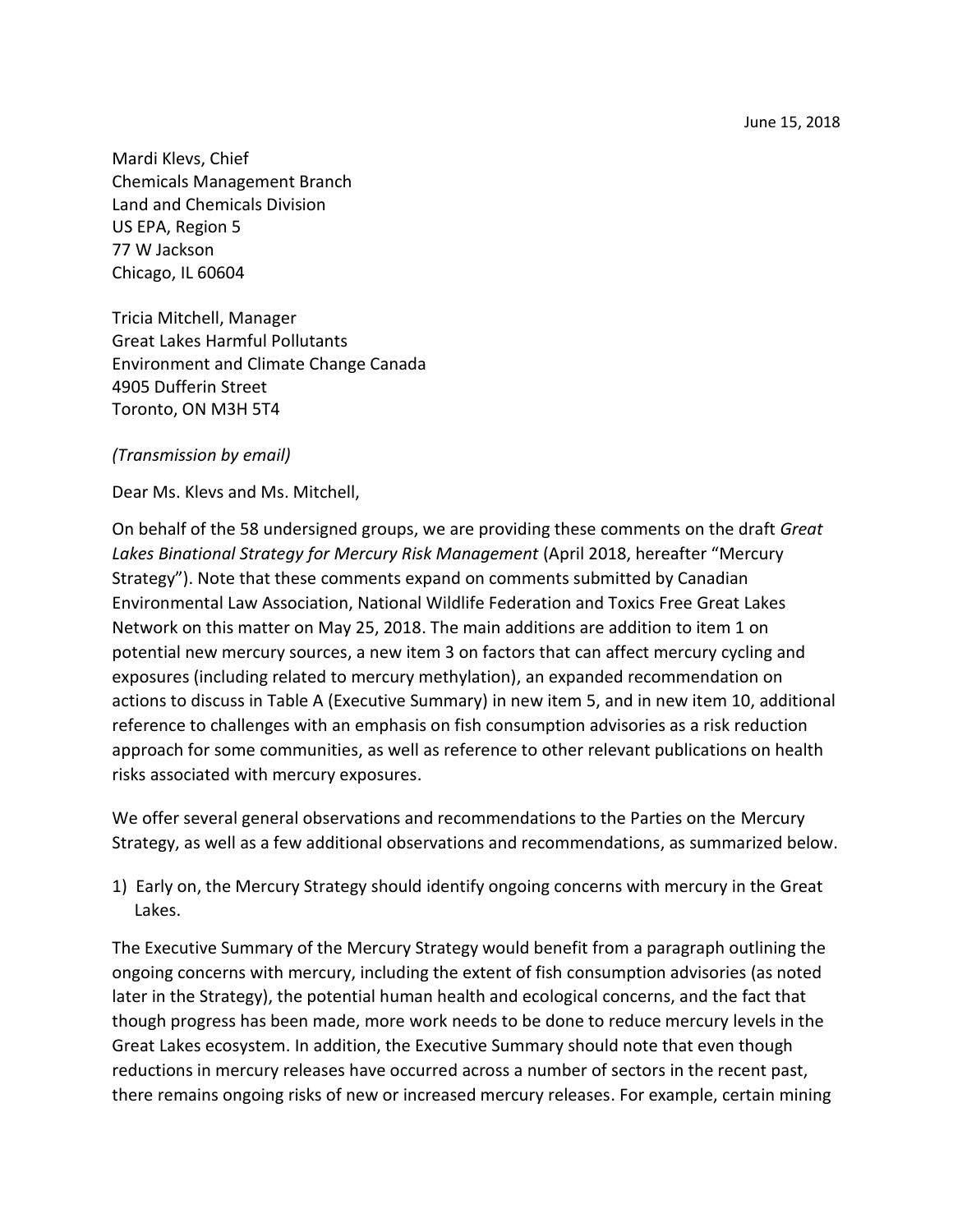operations can release mercury, and there is the potential for new or expanded mining operations in the region (Lake Superior Partnership, 2016. Lake Superior Lakewide Action and Management Plan, 2015-19.)

2) Reducing and virtually eliminating mercury requires a binational commitment to both Great Lakes Basin-specific actions and targets and tracking of progress.

The proposed Mercury Strategy emphasizes activities already underway in both countries to address mercury releases, and many activities are laudable. However, the Mercury Strategy should also more clearly indicate Great Lakes Basin-specific actions (whether regulatory or voluntary) that can be taken to reduce and eliminate mercury releases in the Basin. In addition, the Mercury Strategy should include specific reduction targets (which could be both for national action and Basin-specific activities) and an approach to track activities, to ensure progress is made towards virtual elimination of mercury releases due to human activities.

3) Additional emphasis is needed on factors that can affect mercury cycling and exposures, including methylmercury production and any potential for intervention measures.

There is limited discussion on mercury cycling in watersheds and waterbodies in the draft Strategy. Section 2.3 should include additional material (e.g. 1-2 paragraphs) on watershed cycling of mercury, including factors that can promote transformation of inorganic mercury to methylmercury (which in turn has a greater tendency to biomagnify in food webs). These factors include pH, dissolved organic matter content, redox conditions, microorganism populations, and presence of sulfur compounds (see e.g. Munthe, J., Bodaly. R.A., Branfireun, B.A., Driscoll, C.T., Gilmour, C.C., Harris, H., Horvat, M., Lucotte, M., Malm, O. 2007. Recovery of mercury contaminated fisheries, Ambio, 36(1):33-44). A recent experimental study in Minnesota confirmed the importance of sulfate loads in the process of mercury methylation by microorganisms, whereby increasing sulfate led to increased mercury and methylmercury levels in water, with the highest proportion of methylmercury found in cases of intermediate sulfur compound abundance (Myrbo, A., Swain, E. B., Johnson, N. W., Engstrom, D. R., Pastor, J., Dewey, B.,Monson, P., Brenner, J., Dykhuizen Shore, M., Peters, E. B. 2017. Increase in nutrients, mercury, and methylmercury as a consequence of elevated sulfate reduction to sulfide in experimental wetland mesocosms. Journal of Geophysical Research: Biogeosciences, 122, 2769–2785.). Given the potential for ongoing or even increased sulfate loading in watersheds in Minnesota and more broadly (e.g., with increased metal mining), it is important to emphasize the potential for ancillary increasing mercury methylation (and thus fish tissue levels) in some areas.

4) Timelines are needed to ensure progress and accountability regarding proposed actions.

The Mercury Strategy does not include timelines associated with activities proposed, noting "While the GLWQA does not provide timelines for strategy implementation, the strategy should be reviewed periodically. Please note that during the time frame of re-evaluation, no new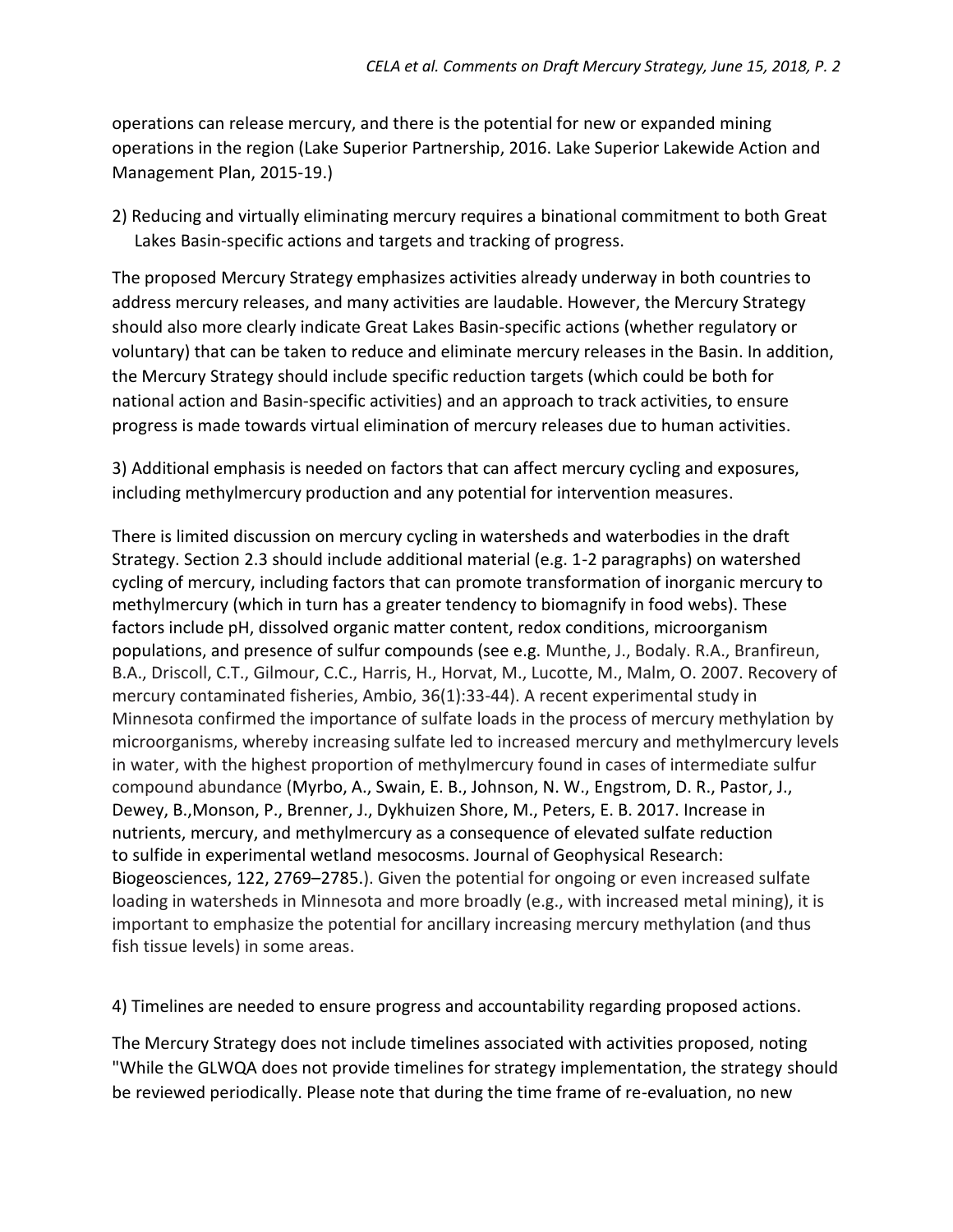chemical nominations will be accepted." (Introduction of the strategy, p. 1). As we noted in comments on the draft strategy on polybrominated diphenyl ethers (PBDEs), we have concerns about implications of the statement concerning new chemical nominations. In addition, as also noted in previous comments, even though the GLWQA does not outline timelines in the measures to be considered, regular reporting is required, and we believe having timelines would obviously help in assessing progress through Strategy implementation.

5) Ensure all key existing activities in the U.S. and Canada affecting mercury are emphasized in the Strategy, including in the Executive Summary.

We see three related issues that should be addressed to better indicate how work through the Mercury Strategy will contribute to ultimate objectives concerning mercury in the Great Lakes Basin:

- A. The Executive Summary should summarize both key activities underway as well as new activities that will contribute to ultimate objectives concerning mercury in the Great Lakes Basin, rather than emphasizing the categories of strategy options, general aspects of mercury contamination, and gaps concerning better understanding mercury in the environment.
- B. Table A in the Executive Summary should highlight all key actions underway in both countries to address mercury, and relevant to loadings in the Basin. For example, in the first column on regulatory and other actions, there is reference to continuing actions to reduce mercury emissions from coal-fired power plants, but emphasizing only Canada rather than both countries. Given the significant efforts that have gone in to developing and implementing the U.S. Mercury and Air Toxics Standards rule, continuing progress on the coal-fired power plant sector in the U.S. should be noted in this section as well (as well as in the summary box on p. 24). In addition, reference could be made to other activities that can potentially contribute to reductions in mercury exposures, such as sufficient regulations on sectors (e.g. mining) to ensure reductions in sulfur releases that might otherwise contribute to increased methylmercury production via sulfate-reducing microorganisms, as noted above.
- C. While it is important to evaluate the effectiveness of existing programs (e.g. first two items in the regulatory and other actions in Table A), it is important that the Strategy also note that any significant gaps identified involving mercury releases will be addressed subsequently by both governments.

6) There should be comparable description of key programs addressing mercury for both countries.

In Section 3 covering mercury management and programs, there is decent discussion of programs in both countries. However, in the case of guidelines and standards, the U.S. section (3.1.5) simply references the table compiling guidelines and standards (Table 7), whereas for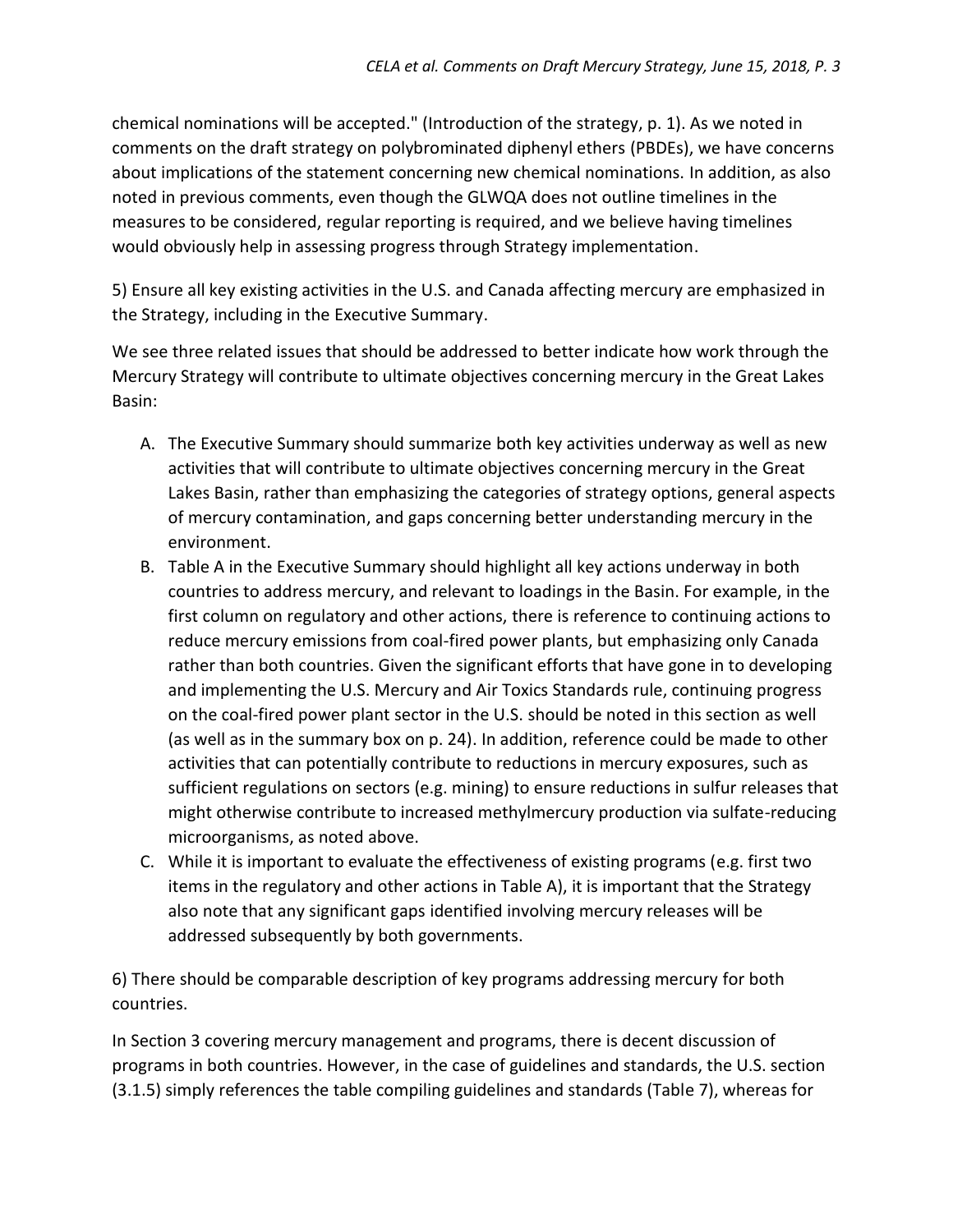Canada, Section 3.2.5 elaborates on Canadian guidelines and standards. It would be helpful to have similar elaboration for guidelines and standards on the U.S. side. In particular, Table 7 does not reference criteria developed through the Great Lakes Initiative process in the 1990s (which are still in place), including uniform water quality criteria guidelines for protection of human health and wildlife [\(https://www.epa.gov/sites/production/files/2015-](https://www.epa.gov/sites/production/files/2015-12/documents/1995_water_quality_guidance_for_great_lakes_sid.pdf) [12/documents/1995\\_water\\_quality\\_guidance\\_for\\_great\\_lakes\\_sid.pdf\)](https://www.epa.gov/sites/production/files/2015-12/documents/1995_water_quality_guidance_for_great_lakes_sid.pdf). These should be presented, including referenced in a brief narrative section in the main text.

As another example, in Section 3 on policies, regulations and programs, there is mention of Canadian work (Section 3.2) on products and mercury export relevant to commitments through the Minamata Convention, but there is no similar reference to these issues (in the context of the Convention) in Section 3.1 for the U.S.

One other area that should be further noted in the Strategy is the potential extent of sites with significant mercury contamination (e.g. in Areas of Concern, and, for example, Superfund sites on the U.S. side), and the extent to which they may be contributing to elevated mercury levels in some areas of the region, and may need additional remedial work.

7) Discussion on exceedances of criteria and guidelines should be binational, and recognize both some of the science and policy limitations as well as implications of exceedances.

Section 4.2 (p. 23) discusses examples of exceedances of environmental quality guidelines or other criteria. Several points should be recognized here: 1. Canadian environmental quality guidelines may not be protective of all aquatic biota potentially at risk from mercury exposure (e.g. higher trophic level fish, or wildlife consuming fish, as noted in the guidelines documents themselves – e.g., CCME, Canadian Water Quality Guidelines for the Protection of Aquatic Life – Mercury, 2003); 2. There is appropriate reference to widespread presence of fish consumption advisories – with mercury levels exceeding thresholds, though it would be good to note the possibility that not all states on the U.S. side are necessarily using the same protocol for advisory issuance; 3. It is important to note on the U.S. side that exceedance of certain thresholds (e.g. of a water concentration-based water quality criterion or a fish tissue criterion) should lead to placement of water bodies on the state's list of impaired waters under the Clean Water Act (and thus needing total maximum daily load development).

8) Discussion on fish consumption risks and advisories should recognize more recent levels of concern.

The discussion on mercury in biota (Section 2.4.3.4) references the large number of fish sampled that fall below the threshold identified in the 1987 Great Lakes Water Quality Agreement. However, as discussed elsewhere in the report, the U.S. EPA subsequently developed a threshold that is lower (0.3 ppm in fish tissue), and a number of states and Ontario have had yet lower thresholds for beginning to issue fish consumption advisories. Further, epidemiological and other studies continue to identify health risks from what otherwise may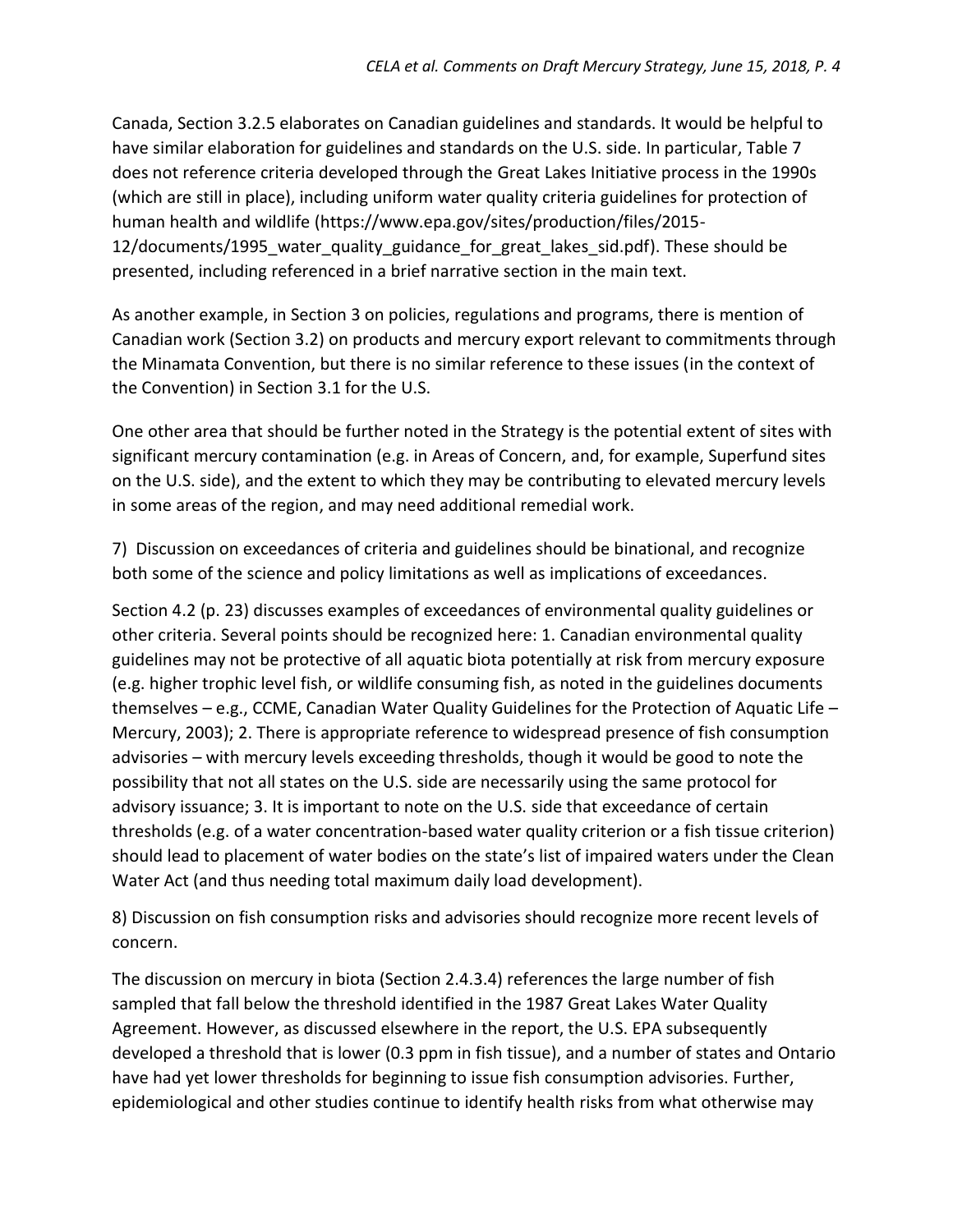seem to be "low" exposures, so it would be preferred if this section recognizes some of this more recent work (see further discussion below).

9) The Parties need to highlight resource needs to carry out Annex 3 activities.

The Mercury Strategy notes that through the GLWQA, "…the Parties' respective obligations are subject to the appropriation of funds in accordance with their respective procedures." (Introduction section, page 1). Again as we noted in the recent comments on the PBDE Strategy, given the binational commitment the Parties have made through the GLWQA to address Great Lakes threats, it is important that the Parties highlight the importance of funding programs to meet objectives of the GLWQA. It is reasonable to ensure that those making decisions related to authorizing and appropriating funds recognize the importance of funding programs addressing mercury and other CMCs in the Great Lakes Basin.

10) Miscellaneous comments.

We have several specific comments on other aspects of the Mercury Strategy, as noted below.

Attention to nomenclature: The authors should review the document to ensure consistent use of terms and symbols. For example, in Section 2.3 (Sources and Releases of Mercury in the Great Lakes, p. 3, second paragraph), there is reference to a "… 30% decrease in anthropogenic Hg0 emission…" (globally), whereas the authors are presumably referencing elemental mercury, which should be indicated as either Hg° or Hg(0).

Attribution of mercury sources: In the brief discussion on sources and cycling (P. 3, second full paragraph), it is important to note in citing Lepak et al. 2015 that there is some conflating of vectors and sources. For example, there is reference to atmospheric, industrial, and watershedderived sources. But it is important to note that mercury emitted from an industrial source (e.g. a chlor-alkali plant, or a coal-fired power plant, if considered among "industrial sources") can be transported through the atmosphere, and then be deposited on a water body (e.g. a Great Lakes). Some alternative terminology may be helpful (e.g., "direct industrial").

Sources can release mercury in multiple forms: The Mercury Strategy (p. 4, fifth paragraph) notes that for taconite processing facilities, a substantial fraction of mercury released is in the gaseous form (which is less likely to deposit locally). This appears to be the case for these facilities, but it should be noted this assertion in the cited report was based on testing at only one facility, and other work has noted that taconite facilities can potentially be the source of some regionally deposited mercury (Engstrom et al. 2007, *Limnology and Oceanography*, 52(6): 2467-2483).

Fish consumption advisories: Both the Executive Summary and the pollution prevention summary box (p. 26) reference efforts to "enhance public outreach and educate the public on how to obtain and implement site- specific fish consumption advisories." We have several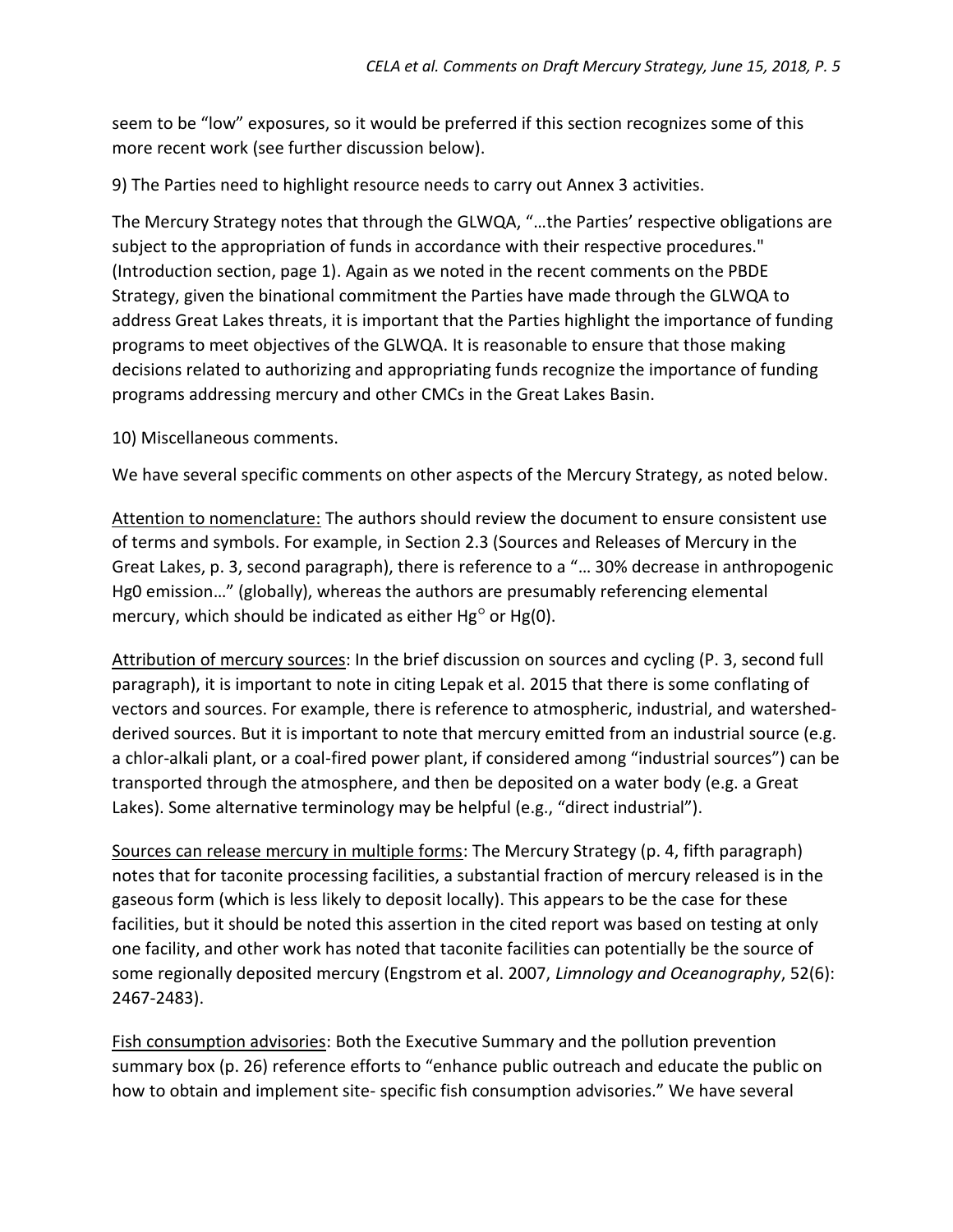issues with the recommendation: 1. Overall efforts on fish consumption advisory outreach are important, but they would not be considered "pollution prevention" efforts, given they are recommendations individuals should take because of pollution present. 2. It is really agencies that "implement" fish consumption advisories, and the public would heed or follow the advice. Thus, we believe the description of needed efforts should be modified accordingly. 3. The challenges with addressing mercury contamination via an emphasis on fish consumption advisories should be recognized, in particular for those communities (which may include low income or First Nations, Métis, and Tribal communities) that may have a heavy reliance on fishing and fish consumption (for reasons including sustenance, cultural, or both).

Overview of risk: In the High Level Summary of Risks section (Section 2.5), it is worth briefly mentioning a few of the other human health and ecological concerns with mercury exposures; it is these concerns in particular that motivate efforts to reduce mercury uses and releases to the environment. Though earlier publications, two reviews that address both of these topics are Mergler, D., Anderson, H.A., Chan, L.H.M., Mahaffey, K.R., Murray, M., Sakamoto, M., Stern, A.H. 2007. Methylmercury exposure and health effects in humans: A worldwide concern, *Ambio*, 33(1):3-11; Scheuhammer, A., Meyer, M.W., Sandheinrich, M.B. Murray, M.W. 2007. Effects of environmental methylmercury on the health of wild birds, mammals, and fish, *Ambio*, 33(1):12- 18. Other work could be cited more specific to the region. For example, research from that period included a review and analysis of Health Canada reports on potential links between environmental exposures and various health outcomes, finding increased rates of male cerebral palsy hospitalizations in some Areas of Concern (in comparison to remainder of province, and with potential elevated methylmercury exposures in the former) (see Gilbertson, 2004). Male cerebral palsy hospitalization as a potential indicator of neurological effects of methylmercury exposure in Great Lakes communities, *Environmental Research*, 95:375-384); and Gilbertson, 2009. Index of congenital Minamata Disease in Canadian Areas of Concern in the Great Lakes: An eco-social epidemiological approach, *Journal of Environmental Science and Health Part C*, 27:246-275). Finally, potential for elevated mercury exposure via fish consumption in the Basin should be noted; for example, a study of 1,465 infants born in the Lake Superior Basin showed eight percent with elevated mercury levels (i.e., above that corresponding to EPA's reference dose for methylmercury) (McCann, 2012. Mercury levels in blood from newborns in the Lake Superior Basin, GLNPO ID 2007-942, Final Report, November 30, 2011.)

Work under the Binational Toxics Strategy: While the Mercury Strategy appropriately notes the work of the earlier Binational Toxics Strategy (BTS) (p. 18), it is worth noting there was a separate Mercury Work Group that carried out a number of activities, including specific projects and extended workshops at BTS meetings.

Review data/information compilation in tables: In Table 1 (p. 34), reference should be made to "Henry's Law Constant" rather than "Henri's Law"); in addition "constant" is the more conventional term rather than "coefficient". In Table 5 (p. 36), the summary references PCBs rather than mercury. In Table 7 on standards and guidelines, as noted in point #5 above, there is no reference to criteria developed through the Great Lakes Initiative process in the 1990s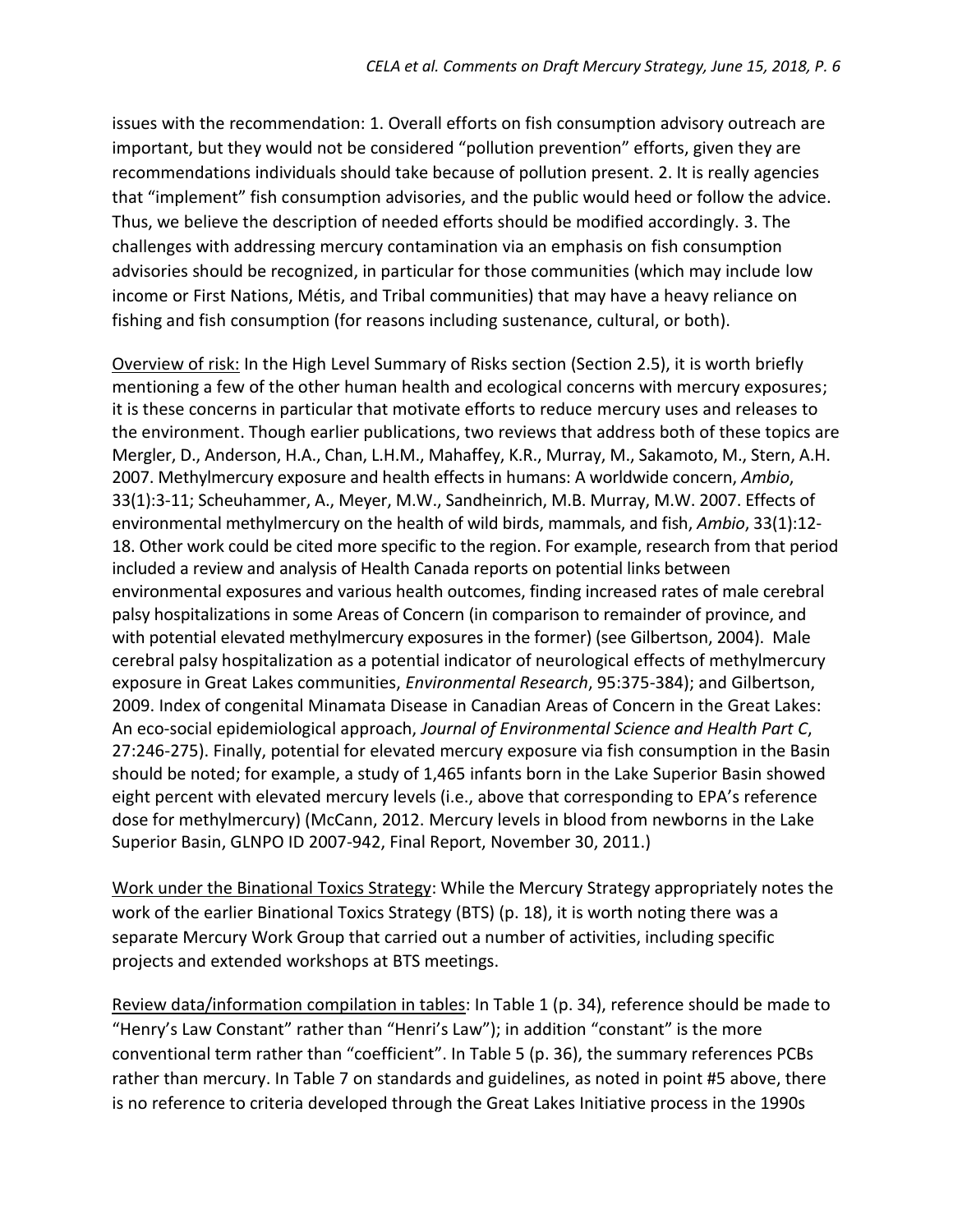(which are still in place), including uniform water quality criteria guidelines for protection of human health and wildlife. These criteria should be referenced in the table [\(https://www.epa.gov/sites/production/files/2015-](https://www.epa.gov/sites/production/files/2015-12/documents/1995_water_quality_guidance_for_great_lakes_sid.pdf) 12/documents/1995 water quality guidance for great lakes sid.pdf).

In summary, we appreciate the opportunity to provide these comments on the Mercury Strategy. As we have noted in comments on earlier strategy documents (including most recently on PBDEs), it is important that these early strategy documents set the right tone for activities to be undertaken to meet objectives for chemicals of mutual concern under the Great Lakes Water Quality Agreement. We believe addressing the comments above can result in actions more likely to address ongoing concerns with mercury in the Great Lakes Basin.

Sincerely,

e de L

Fe de Leon, MPH Researcher and Paralegal **Canadian Environmental Law Association** Email: deleonf@cela.ca, Telephone: 416-960-2284 Ext 7223

Juichard a. Mung

Michael Murray, Ph.D. Staff Scientist **National Wildlife Federation, Great Lakes Regional Center** Co-Chair, **Toxics Free Great Lakes Network** Email: murray@nwf.org, Telephone: 734-887-7110

John Jackson Co-Chair, **Toxics Free Great Lakes Network** Email: jjackson@web.ca, Telephone: 519-744-7503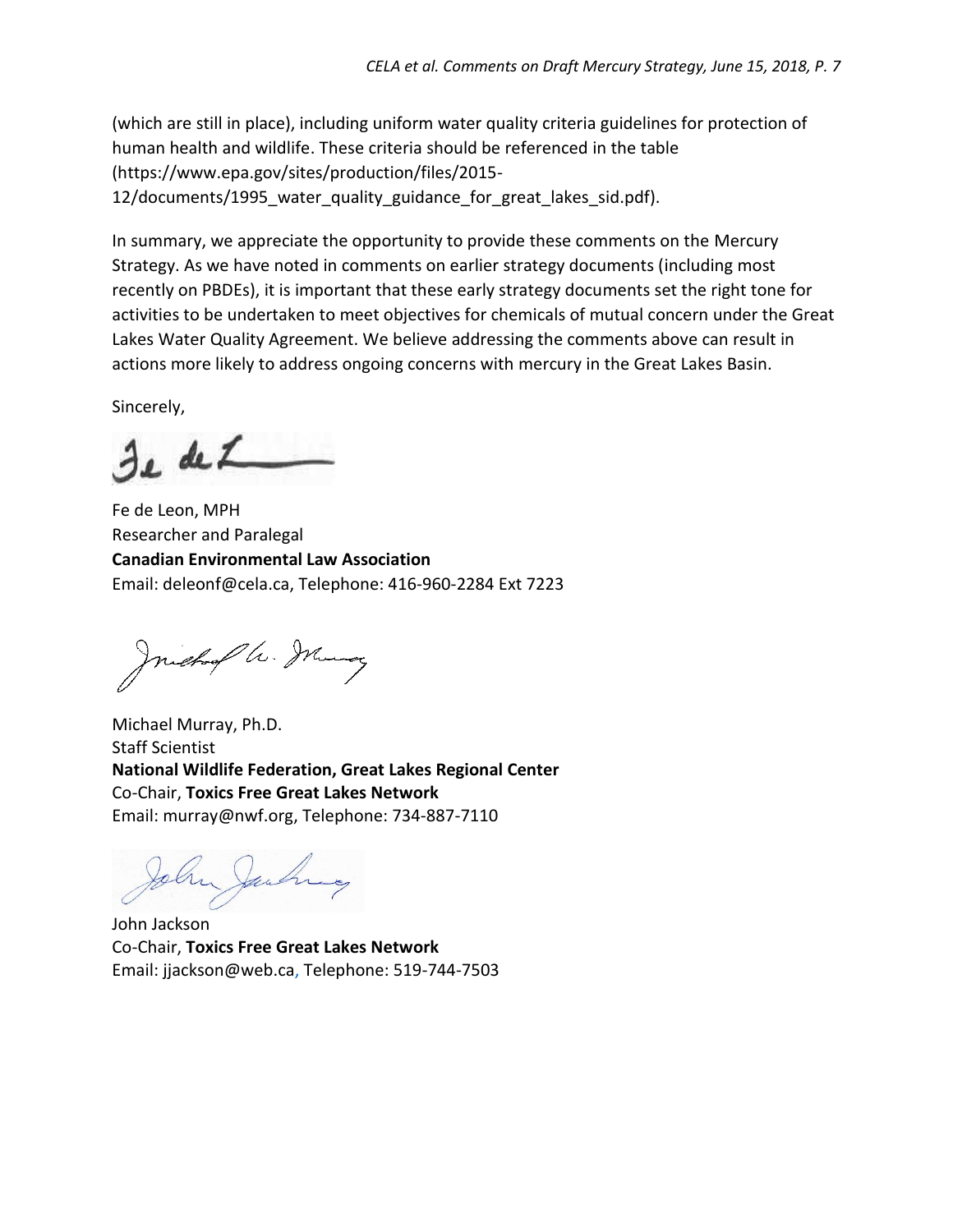# **Supporting Organizations**

**Association pour la santé environnementale du Québec – Environmental Health Association of Quebec (ASEQ-EHAQ)** [Québec] Michel Gaudet , Executive Director Email: [office@aseq-ehaq.ca;](mailto:office@aseq-ehaq.ca) Telephone: 514-332-4320

**Beyond Nuclear** [Maryland] Kevin Kamps, Radioactive Waste Specialist Email: [kevin@beyondnuclear.org;](mailto:kevin@beyondnuclear.org) Telephone: 240-462-3216

#### **Breast Cancer Action Manitoba** [Manitoba]

Contact: Louise Schoenherr, BCAM President Email: [kschoenh@mymts.net;](mailto:kschoenh@mymts.net) Telephone: 204-253-5903

#### **Breast Cancer Action Quebec** [Québec]

Jennifer Beeman, Executive Director Email: [Jennifer.beeman@acsqc.ca;](mailto:Jennifer.beeman@acsqc.ca) Telephone: 514-483-1846

# **Bruce Peninsula Environment Group** [Ontario]

Rod Layman, BPEG Chair Email: [bpeg10@gmail.com](mailto:bpeg10@gmail.com)

# **Canadian Unitarians for Social Justice** [Ontario]

Margaret Rao [President, CUSJ] Email: [president@cusj.org;](mailto:president@cusj.org) Telephone: 416-658-0998

# **Citizens Environment Alliance of Southwestern Ontario** [Ontario]

Derek Coronado, Coordinator Email: [dcoronado@cogeco.net;](mailto:dcoronado@cogeco.net) Telephone: 519-973-1116

# **Citizens' Resistance at Fermi 2 (CRAFT)** [Michigan]

Jessie Collins, Co-chair Email: [shutdownfermi@gmail.com;](mailto:shutdownfermi@gmail.com) Telephone: 313-286-3827

# **Clean Production Action** [Massachusetts]

Dr. Mark S. Rossi, Executive Director Email: [mark@cleanproduction.org;](mailto:mark@cleanproduction.org) Telephone: 1-781-391-6743 Ext 101

# **Coalition for a Nuclear Free Great Lakes** [Michigan]

Michael J. Keegan, Chair Email: [mkeeganj@comcast.net;](mailto:mkeeganj@comcast.net) Telephone: 734-770-1441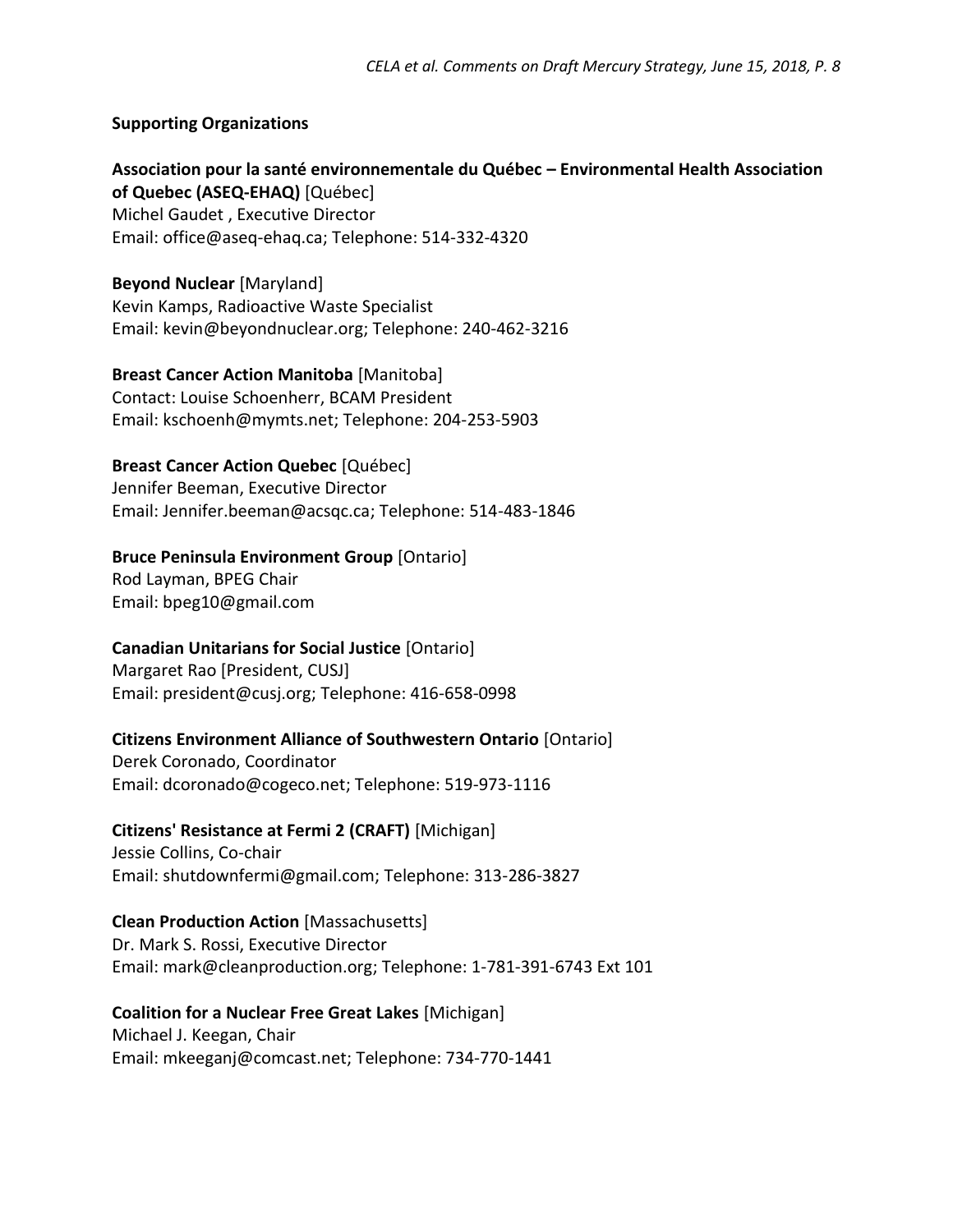# **Don't Waste Michigan** [Michigan]

Alice Hirt, Co-chair Email: alicehirt@gmail.com; Telephone: 616-218-6511

# **Duluth for Clean Water** [Minnesota]

JT Haines, Director Email: duluthforcleanwater@gmail.com; Telephone: 218-464-4203

# **Duluth League of Women Voters** [Minnesota]

Christine Woods, President Email: [Christina.woods1@gmail.com;](mailto:Christina.woods1@gmail.com) Telephone: 218-464-7877

# **Durham Nuclear Awareness (DNA)** [Ontario]

Janet McNeill, Coordinator Email: [info@durhamnuclearawareness.com](mailto:info@durhamnuclearawareness.com) / [mcneill.janet@gmail.com;](mailto:mcneill.janet@gmail.com) Telephone: 416-792- 2024

# **Federation of Ontario Cottagers' Associations (FOCA**) [Ontario]

Terry Rees, Executive Director Email: [trees@foca.on.ca;](mailto:trees@foca.on.ca) Telephone: 705-749-3622

# **FLOW (For Love of Water)** [Michigan]

Liz Kirkwood, Executive Director Email: [liz@flowforwater.org;](mailto:liz@flowforwater.org) Telephone: 231-944-1568

# **Freshwater Future** [binational]

Jill Ryan, Executive Director Email: [jill@freshwaterfuture.org;](mailto:jill@freshwaterfuture.org) Telephone: 231-348-8200

# **Friends of the Cloquet Valley State Forest** [Minnesota]

Kristin Larsen, Executive Director Email: [Kristinl55803@gmail.com;](mailto:Kristinl55803@gmail.com) Telephone: 218-310-6023

# **Friends of the Earth Canada** [Ontario] Beatrice Olivastri, CEO Email: [beatrice@foecanada.org;](mailto:beatrice@foecanada.org) Telephone: 613-241-0085

# **Georgian Bay Association** [Ontario]

Rupert Kindersley, Executive Director Email: [rkindersley@georgianbay.ca;](mailto:rkindersley@georgianbay.ca) Telephone: 416-485-5103

# **Ingersoll District Nature Club** [Ontario]

Sheila Fleming, President Email: [Sheila.fleming@lawsonresearch.com;](mailto:Sheila.fleming@lawsonresearch.com) Telephone: 519-485-2645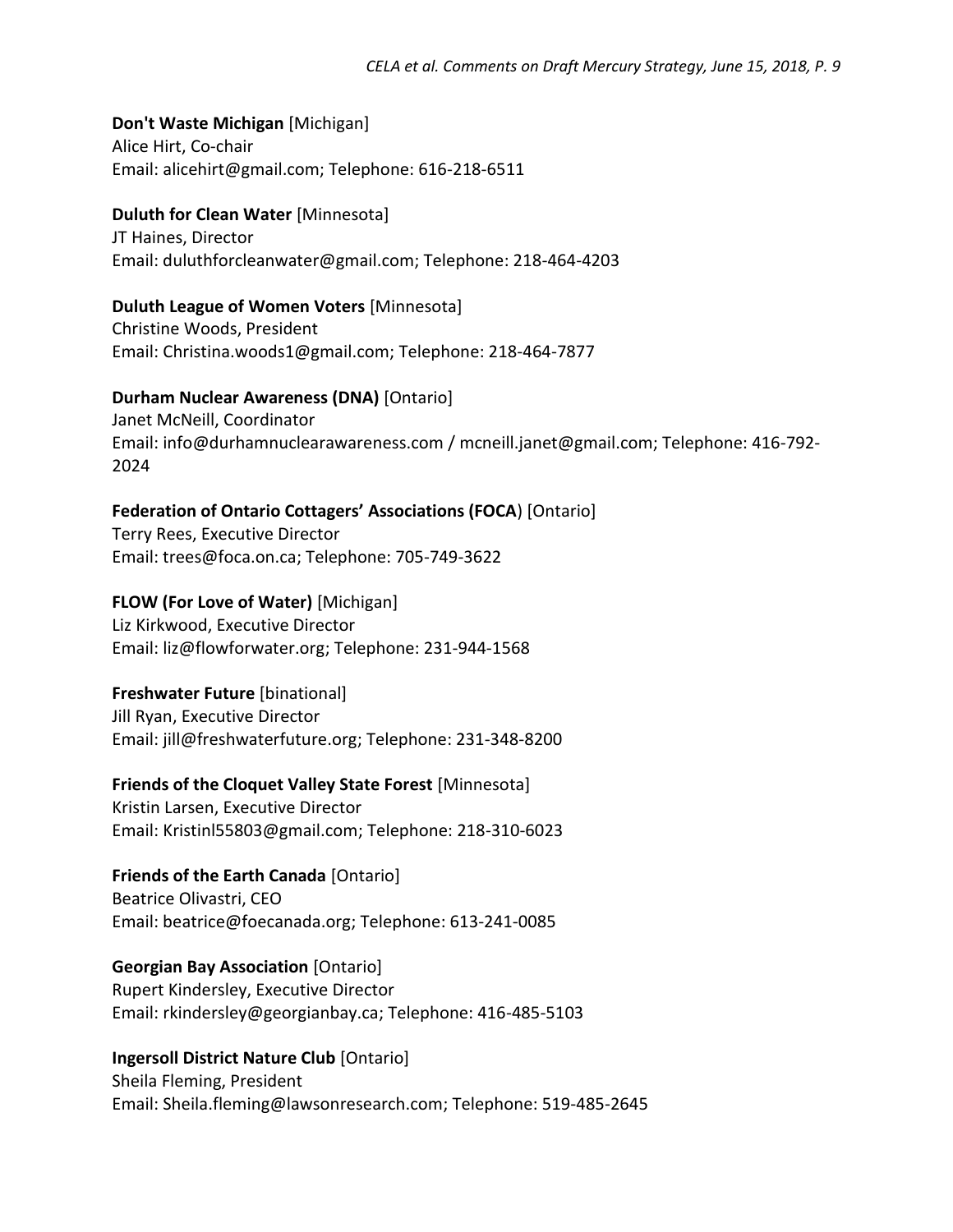# **League of Women Voters Minnesota** [Minnesota]

Nick Harper, Civic Engagement Director Email: [nharper@lwvmn.org;](mailto:nharper@lwvmn.org) Telephone: 651-424-4603

#### **Midwest Environmental Advocates** [Wisconsin]

Kimberlee Wright, Executive Director Email: [kwright@midwestadvocates.org;](mailto:kwright@midwestadvocates.org) Telephone: 608-251-5047 Ext 4

#### **Milwaukee Riverkeeper** [Wisconsin]

Cheryl Nenn, Riverkeeper Email: [cheryl\\_nenn@milwaukeeriverkeeper.org;](mailto:cheryl_nenn@milwaukeeriverkeeper.org) Telephone: 414-287-0207 Ext 2

#### **Mining Action Group of the Upper Peninsula Environmental Coalition** [Michigan] Kathleen Heideman, Board Member Email: [miningactiongroupUPEC@gmail.com;](mailto:miningactiongroupUPEC@gmail.com) Telephone: 906-662-0037

# **Minnesota Division Izaak Walton League of America** [Minnesota]

Noreen Tyler, Office Administrator Email: [ikes@minnesotaikes.org;](mailto:ikes@minnesotaikes.org) Telephone: 651-221-0215

# **North American Water Office** [Minnesota]

Lea Foushee, Environmental Justice Director Email: [lfoushee@nawo.org;](mailto:lfoushee@nawo.org) Telephone: 651-770-3861

# **Northwatch** [Northeastern Ontario]

Brennain Lloyd, Project Coordinator Email: [northwatch@northwatch.org;](mailto:northwatch@northwatch.org) Telephone: 705-407-0373

# **Nuclear Energy Information Service of Chicago** [Illinois]

David Kraft Email: [neis@neis.org;](mailto:neis@neis.org) Telephone: 773-342-7650

# **Onondaga Audubon** [New York]

Alison Kocek, President Email: [akocek@gmail.com;](mailto:akocek@gmail.com) Telephone: 315-470-4782

# **Ontario Headwaters Institute** [Ontario]

Andrew McCammon, Executive Director Email: [andrew@ontarioheadwaters.ca;](mailto:andrew@ontarioheadwaters.ca) Telephone: 416-231-9484

# **Ontario Rivers Alliance** [Ontario]

Linda Heron, Chair Email: [LindaH@OntarioRiversAlliance.ca;](mailto:LindaH@OntarioRiversAlliance.ca) Telephone: 705-866-1677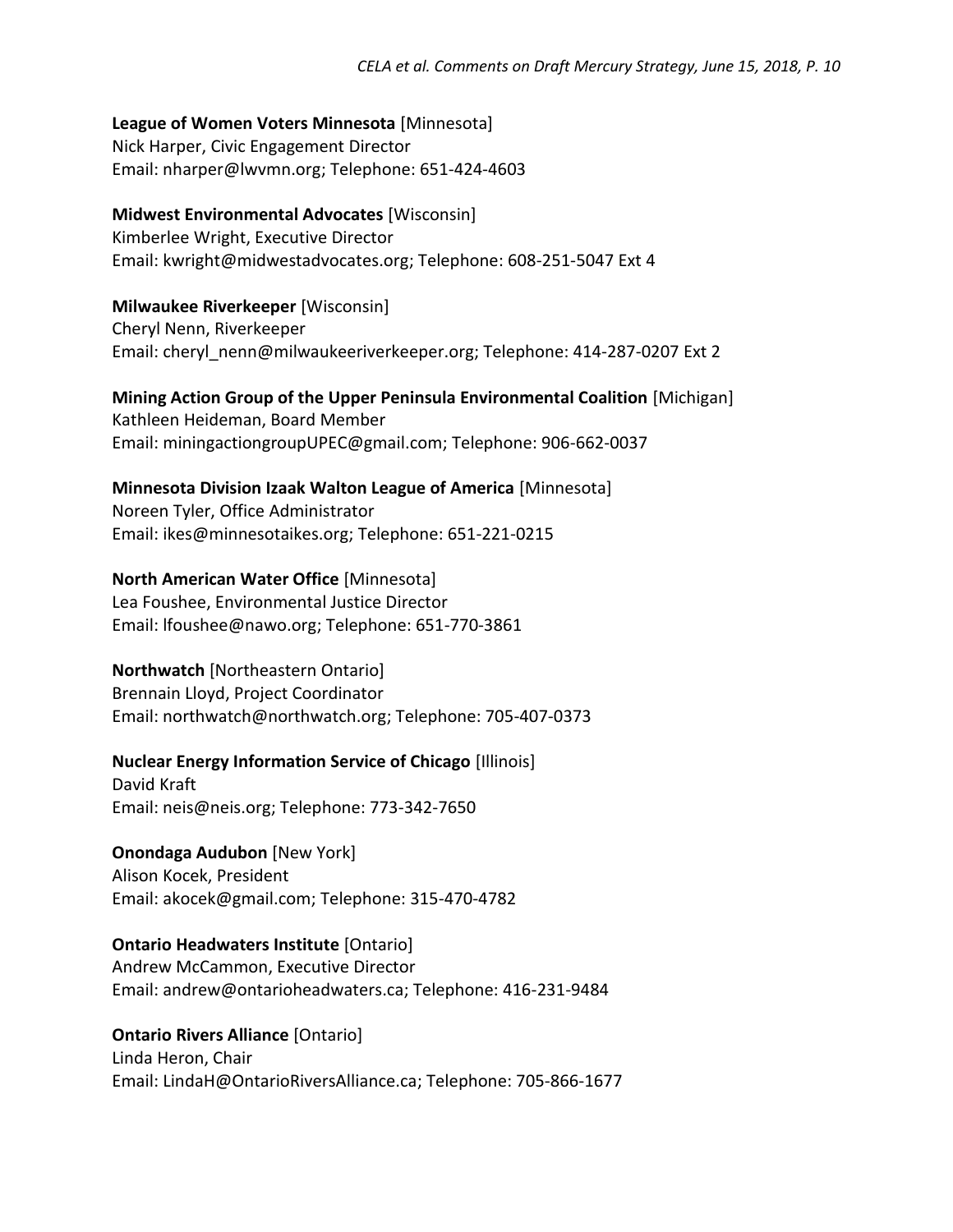#### **Oxford Coalition for Social Justice** [Ontario]

Bryan Smith, Chair Email: [bryasmit@oxford.net](mailto:bryasmit@oxford.net)

#### **Prevent Cancer Now** [Ontario]

Meg Sears, PhD, Chair Email: [Meg@PreventCancerNow.ca;](mailto:Meg@PreventCancerNow.ca) Telephone: 613-832-2806 / 613-297-6042 (cell)

#### **Registered Nurses' Association of Ontario (RNAO)** [Ontario]

Doris Grinspun, RN, MSN, PhD, LLD(hon), Dr(hc), O.ONT., Chief Executive Officer Email: [dgrinspun@rnao.org;](mailto:dgrinspun@rnao.org) Telephone: 416-408-5600 (Direct) / 1-800-268-7199 Ext 206 (Toll Free) / 647-505-1531 (cell)

#### **Religious Coalition for the Great Lakes**

Irene Senn, Coordinator Email: Imbsenn@gmail.com; Telephone: 414-339-9259

# **Save Our Sky Blue Waters** [Minnesota]

Lori Andresen, President Email: [andres01@charter.net;](mailto:andres01@charter.net) Telephone: 218-340-2451

# **Save The River / Upper St. Lawrence Riverkeeper** [New York]

Lee Willbanks, Riverkeeper, Executive Director Email: [lee@savetheriver.org;](mailto:lee@savetheriver.org) Telephone: 315-686-2010

# **Sierra Club Binational Great Lakes Committee** [Ontario/8 GL States]

Lino Grima & Wayne Howard, Co-Chairs Email: [lino.grima@utoronto.ca;](mailto:lino.grima@utoronto.ca) Telephone: 437-999-6803

#### **Superior Rivers Watershed Association** [Wisconsin]

Tony Janisch, Executive Director Email: [janisch@superiorrivers.org;](mailto:janisch@superiorrivers.org) Telephone: 715-682-2003

# **Tip of the Mitt Watershed Council** [Michigan]

Grenetta Thomassey, Watershed Policy Director Email: [grenetta@watershedcouncil.org;](mailto:grenetta@watershedcouncil.org) Telephone: 231-347-1181

# **Toronto Cancer Prevention Coalition, Environmental and Occupational Working Group**

[Ontario] Sarah Miller, Co-Chair Email: [reachsandbarsarah@gmail.com;](mailto:reachsandbarsarah@gmail.com) Telephone: 416-203-0821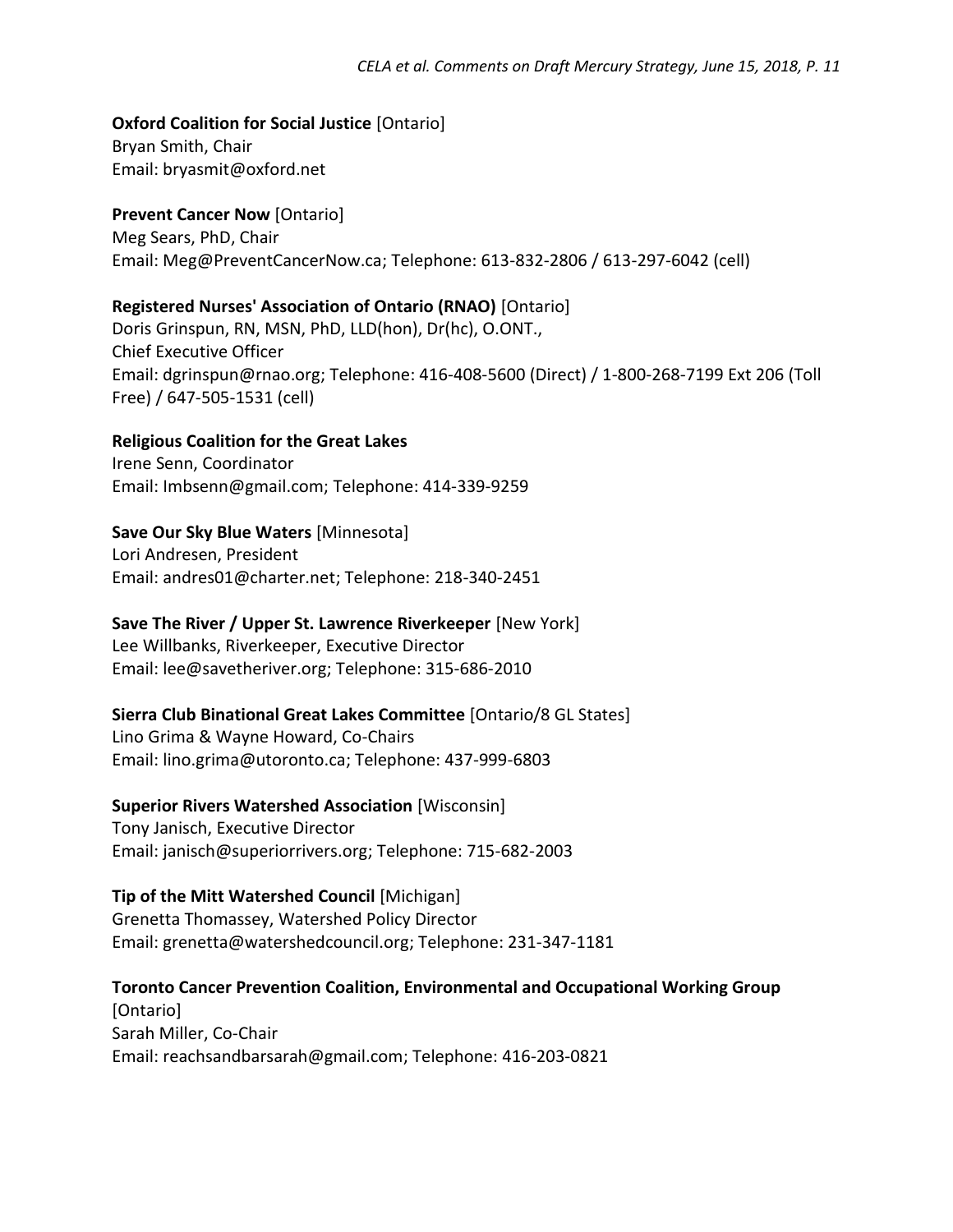#### **Toronto Environmental Alliance** [Ontario]

Heather Marshall, Campaigns Director Email: [heather@torontoenvironment.org;](mailto:heather@torontoenvironment.org) Telephone: 416-596-0660

#### **Upper Peninsula Environmental Coalition** [Michigan]

Horst Schmidt, President Email: upec@upenvironment.org; Telephone: 906-201-1949

**Voyageurs National Park Association** [Minnesota] Christina Hausman, Executive Director Email: chausman@voyageurs.org; Telephone: 612-333-5424

#### **Wastewater Education 501(c)3** [Michigan]

Dendra J. Best. Executive Director Email: [info@wastewatereducation.org;](mailto:info@wastewatereducation.org) Telephone: 231-233-1806

#### **WaterLegacy** [Minnesota]

Paula Maccabee, Esq. Advocacy Director/Counsel for WaterLegacy Email: [pmaccabee@justchangelaw.com;](mailto:pmaccabee@justchangelaw.com) Telephone: 651-646-8890 / 651-775-7128 (cell)

#### **Windsor on Watch (WOW)** [Ontario]

Jim Brophy Email: [jimbrophy@yahoo.com;](mailto:jimbrophy@yahoo.com) Telephone: 519-735-2944

#### **Wisconsin Resources Protection Council** [Wisconsin]

Al Gedicks, Executive Secretary Email: [agedicks@eagle.uwlax.edu](mailto:agedicks@eagle.uwlax.edu)

**Wisconsin Trout Unlimited** [Wisconsin] Linn Beck, State Council Chair Email: [chlbeck@att.net;](mailto:chlbeck@att.net) Telephone: 920-216-7408

# **Individual**

Dr. Gail Krantzberg, Professor Engineering and Public Policy Program, ETB 510 Booth School of Engineering Practice and Technology McMaster University [Ontario] Email: krantz@mcmaster.ca; Telephone: 905-525-9140 Ext 22153